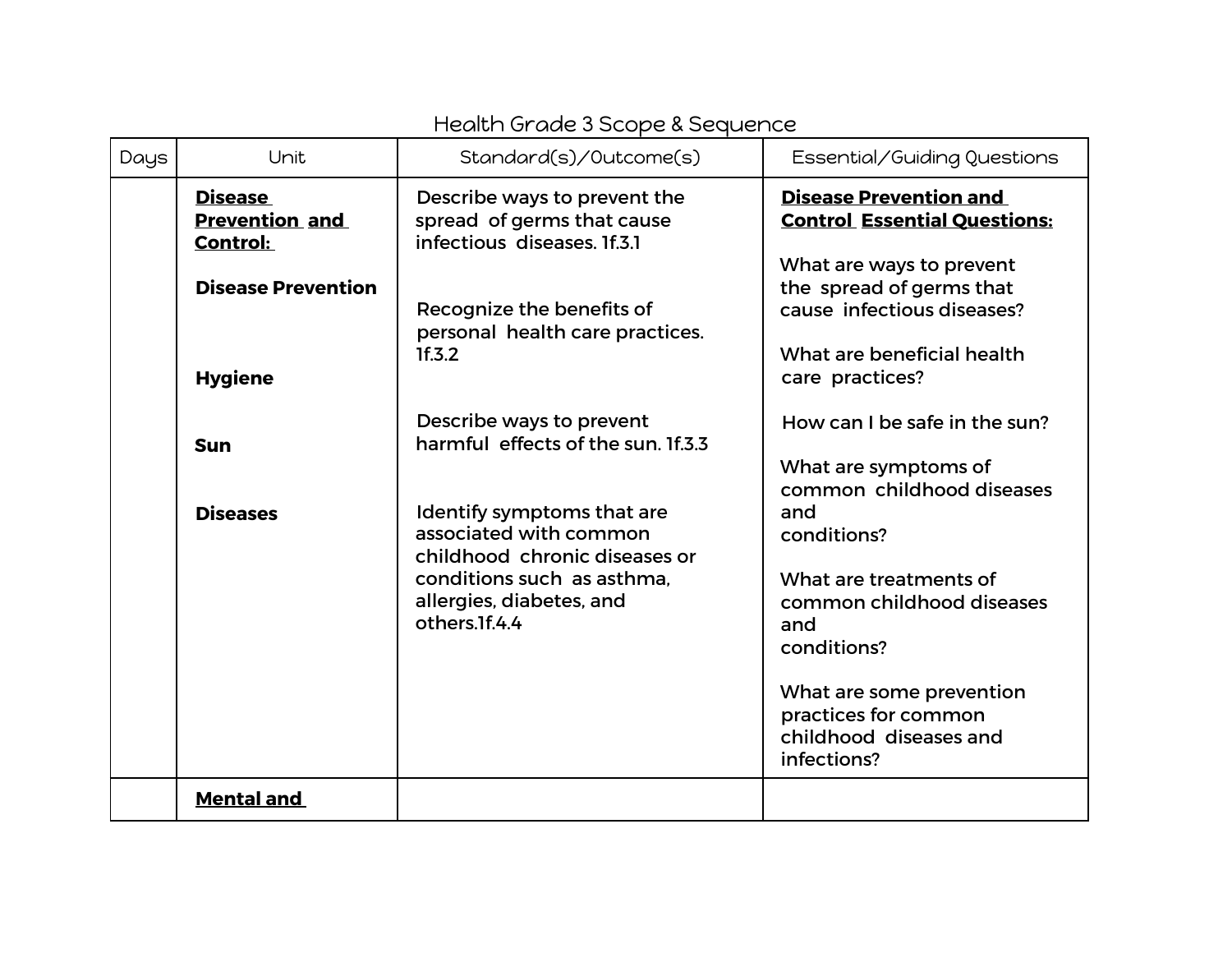| <b>Emotional</b>                           | Identify characteristics of<br>positive emotional health. Ia.3.1                           | <b>Mental and Emotional</b><br><b>Health Essential Questions:</b>                    |
|--------------------------------------------|--------------------------------------------------------------------------------------------|--------------------------------------------------------------------------------------|
| <b>Health:</b>                             | Practice appropriate ways to                                                               |                                                                                      |
| <b>Emotions</b>                            | express emotions. la.3.2<br>Describe your physical responses<br>to strong emotions. la.3.3 | What does positive<br>emotional health look like?<br>What are some appropriate       |
|                                            | Recognize and label a variety of                                                           | ways to express emotions?<br>(Including strong emotions)<br>How can I recognize when |
| <b>Self and Social</b><br><b>Awareness</b> | complex emotions in self and<br>others. la.3.4                                             | people are showing<br>complex emotions?                                              |
|                                            | Identify how personal choices<br>behaviors impact self-<br>and<br>worth. 1a.3.5 .          | How can I recognize my<br>own emotions?                                              |
|                                            |                                                                                            | How do personal choices<br>impact behavior and self-<br>worth?                       |
|                                            | Identify characteristics of                                                                | What does a healthy<br>relationship look like?                                       |
| <b>Relationships</b>                       | healthy relationships. la.3.6<br>Identify how relationships                                | Who are the trusted adults<br>in your life?                                          |
|                                            | and interactions with others                                                               | How can talking to a                                                                 |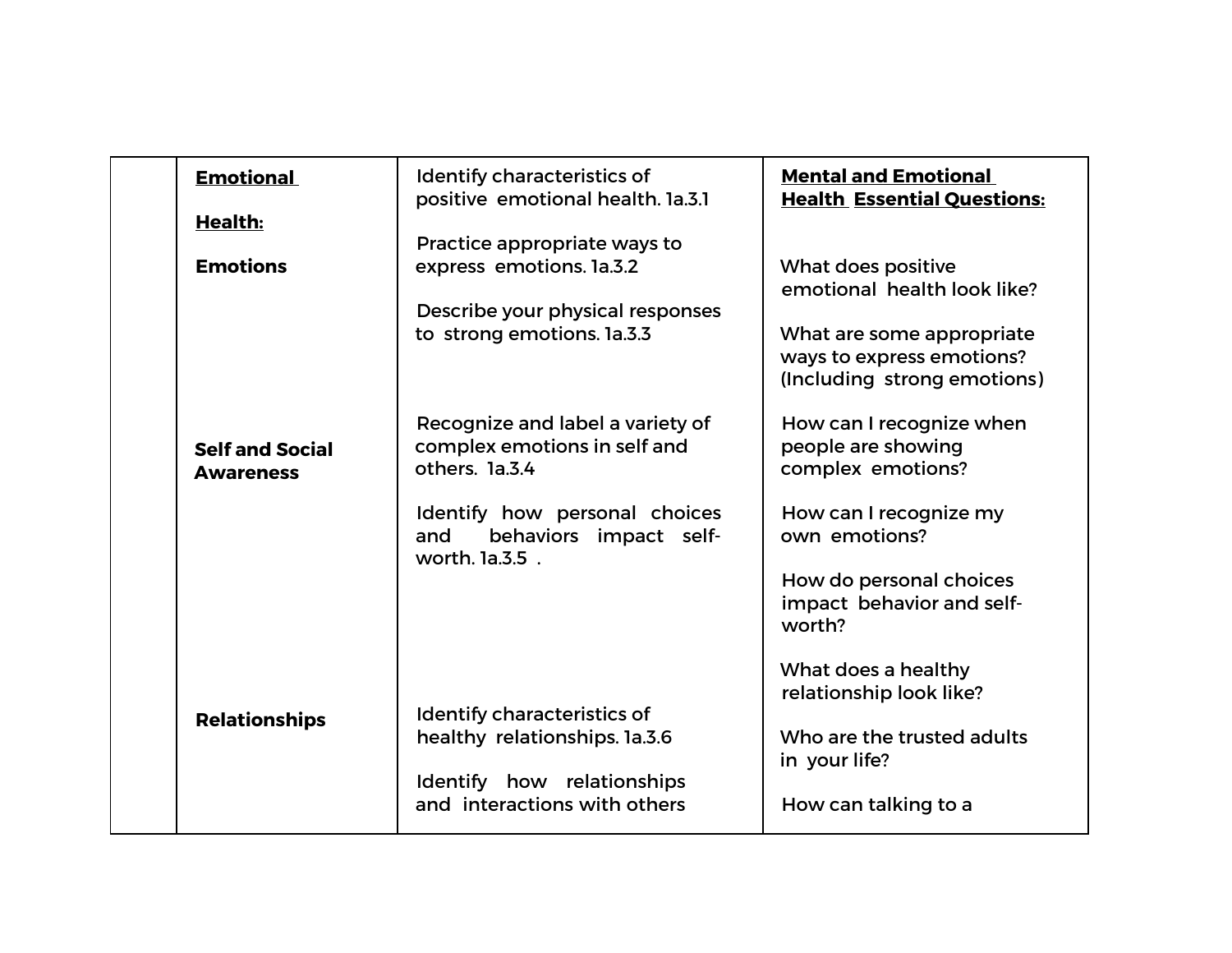|                       | affect emotions. Ia.3.7 | trusted adult benefit you?<br>What are some stressors in your |
|-----------------------|-------------------------|---------------------------------------------------------------|
| <b>Trusted Adults</b> |                         |                                                               |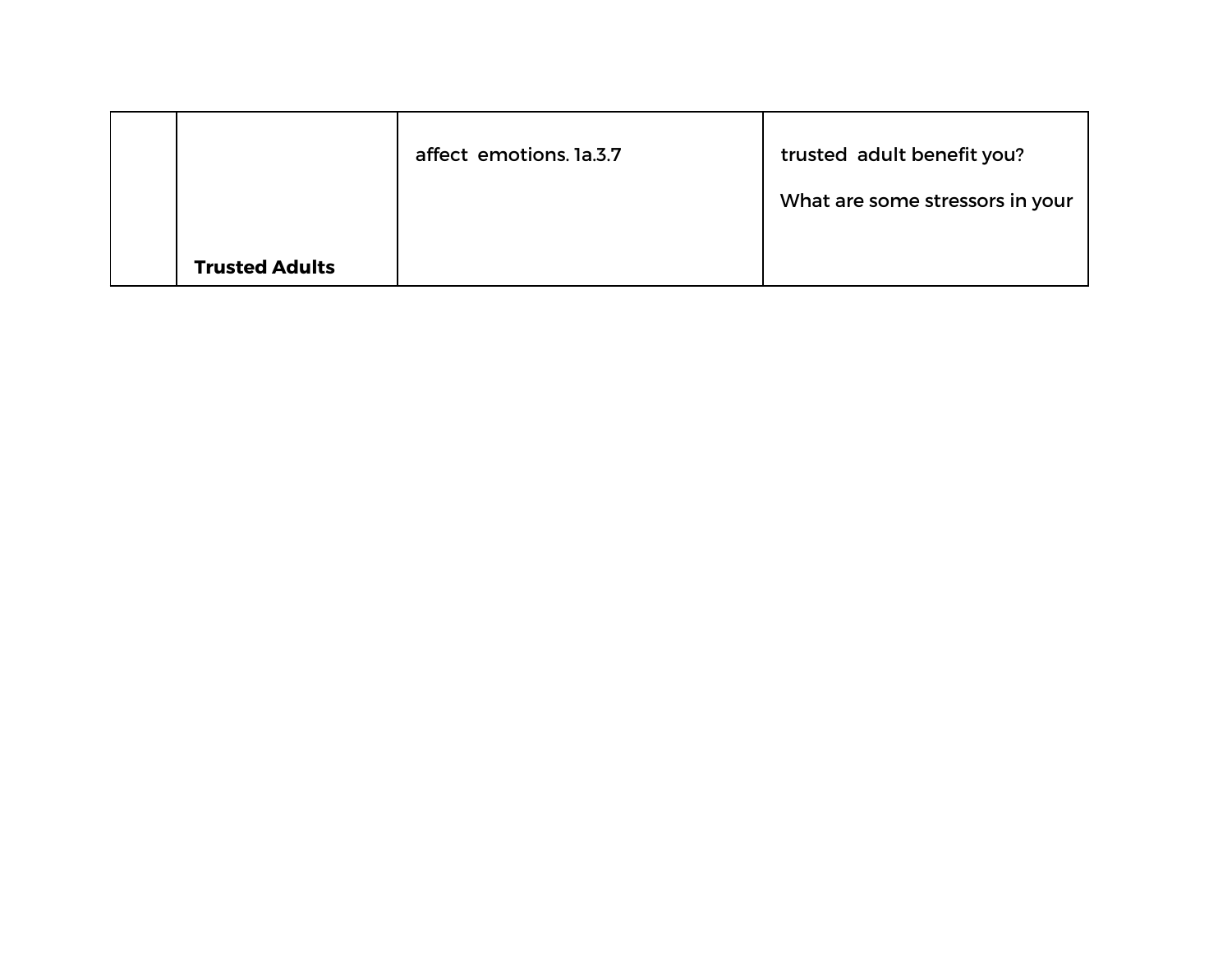| <b>Stress and Anxiety</b>                      | Identify the benefits of talking<br>with trusted adults about<br>emotions. la.3.8                              | life?<br>What is the difference                                                                        |
|------------------------------------------------|----------------------------------------------------------------------------------------------------------------|--------------------------------------------------------------------------------------------------------|
| Teasing,<br>bullying,                          |                                                                                                                | between bullying, teasing,<br>and conflict?                                                            |
| harassment.<br>discrimination.<br>and violence | Identify personal stressors. 1a.3.9                                                                            | What should you do if you<br>or someone you know is<br>being bullied?                                  |
|                                                | Describe the difference between<br>bullying, teasing, and conflict.<br>1a.3.10                                 | How can conflict.<br>discrimination, and violence<br>impact a person's mental and<br>emotional health? |
|                                                | Describe what to do if you or<br>someone else is being bullied. 1a.3.11                                        | How can I manage strong<br>emotions such as anger?                                                     |
| <b>Body image</b><br><b>Grief and Loss</b>     | Identify the impact of conflict,<br>discrimination, and violence on<br>mental and emotional health.<br>1a.3.12 | How do peers, media,<br>family, society, and culture<br>influence your body image?                     |
|                                                | Identify nonviolent ways to<br>manage anger. la.3.13                                                           |                                                                                                        |
|                                                | Identify body image and how<br>peers, media, family, society, and<br>culture influence ideas about             |                                                                                                        |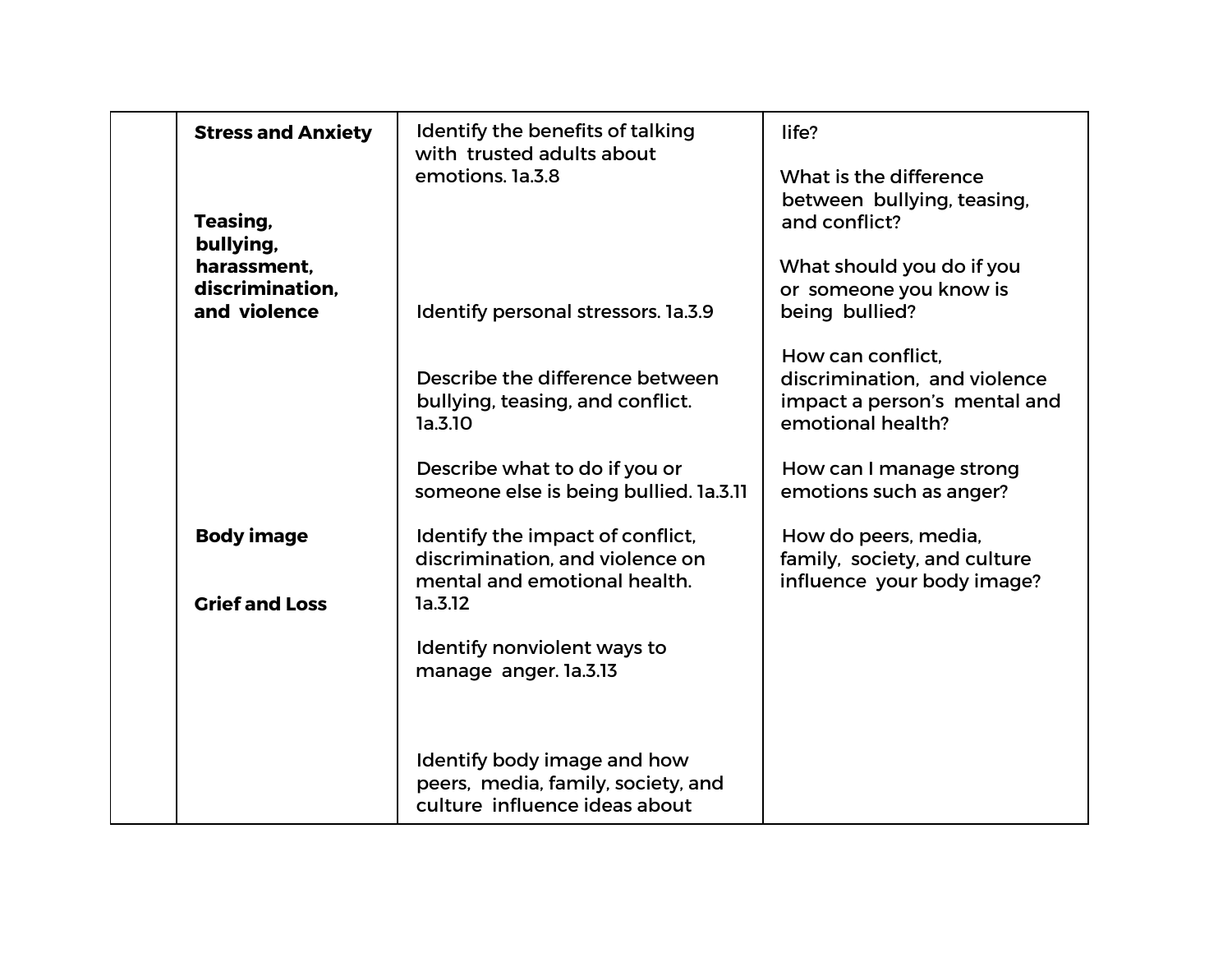|  | body. 1a.3.14 |  |
|--|---------------|--|

|                                                                | Identify feelings and emotions<br>associated with loss and grief.<br>1a.3.15                      |                                                                                                              |
|----------------------------------------------------------------|---------------------------------------------------------------------------------------------------|--------------------------------------------------------------------------------------------------------------|
| <b>Substance</b><br><b>Abuse</b><br><b>Prevention</b>          | Summarize how to use<br>medicines correctly. 1b.3.1                                               | <b>Substance Abuse</b><br><b>Prevention Essential</b><br><b>Questions:</b>                                   |
| <b>Medicine</b>                                                | Explain the harmful effects of<br>alcohol and nicotine products,<br>including electronic smoking  | What are some rules for<br>using medicine correctly?                                                         |
| <b>Alcohol, nicotine</b><br>products,<br>caffeine.<br>products | devices. 1b.3.2<br>Identify short and long-term<br>effects of alcohol, nicotine, and<br>caffeine. | What information does an<br>over the counter and<br>prescription medicine<br>container give the<br>consumer? |
|                                                                |                                                                                                   | What are the harmful effects<br>of alcohol?                                                                  |
|                                                                |                                                                                                   | What are the harmful effects<br>of nicotine products?                                                        |
|                                                                |                                                                                                   | What is caffeine?                                                                                            |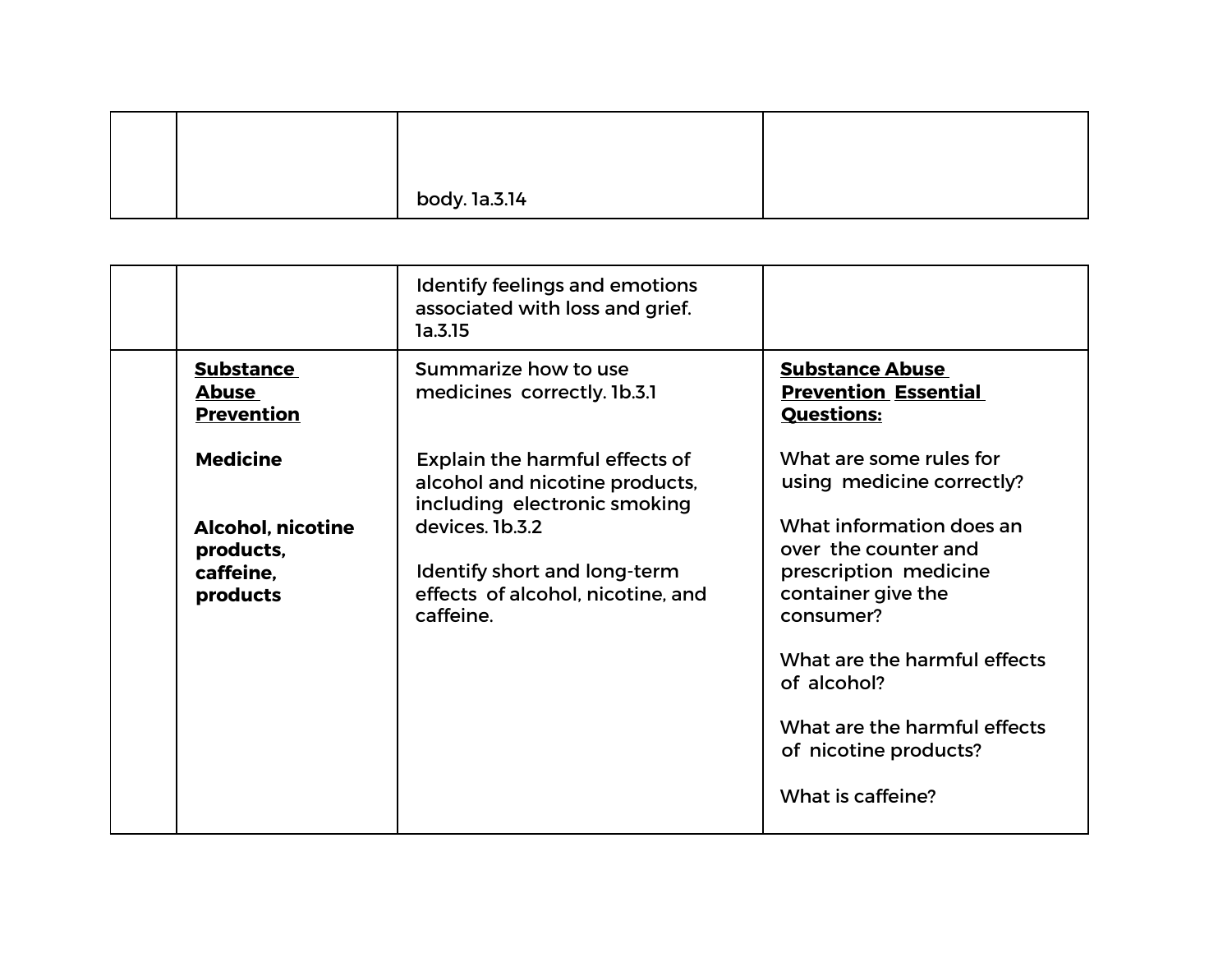|                                                                    |                                                                    | How does caffeine affect<br>the body?<br>What products contain caffeine?          |
|--------------------------------------------------------------------|--------------------------------------------------------------------|-----------------------------------------------------------------------------------|
| <b>Healthy Eating:</b><br><b>Nutritious foods</b><br>and beverages | Identify the food groups and<br>nutritious food choices from each. | <b>Healthy Eating Essential</b><br><b>Questions:</b><br>What are the food groups? |

| <b>Water</b>                             | 1e.3.1                                                                      | What are nutritious food<br>choices from each of the food                                                         |
|------------------------------------------|-----------------------------------------------------------------------------|-------------------------------------------------------------------------------------------------------------------|
|                                          | Identify the roles that nutrients<br>play in a person's body. Ie.3.2        | groups?<br>What are nutrients?                                                                                    |
| <b>Moderation and</b><br>"all foods fit" | Describe the benefits of eating<br>a variety of nutritious foods.<br>1e.3.3 | What do the nutrients do for<br>the body?<br>What are the benefits of<br>drinking water?                          |
|                                          | State the benefits of drinking<br>water versus other beverages.<br>1e.3.4   | What are the benefits of<br>water versus other<br>beverages?<br>What is the importance of<br>consistent meals and |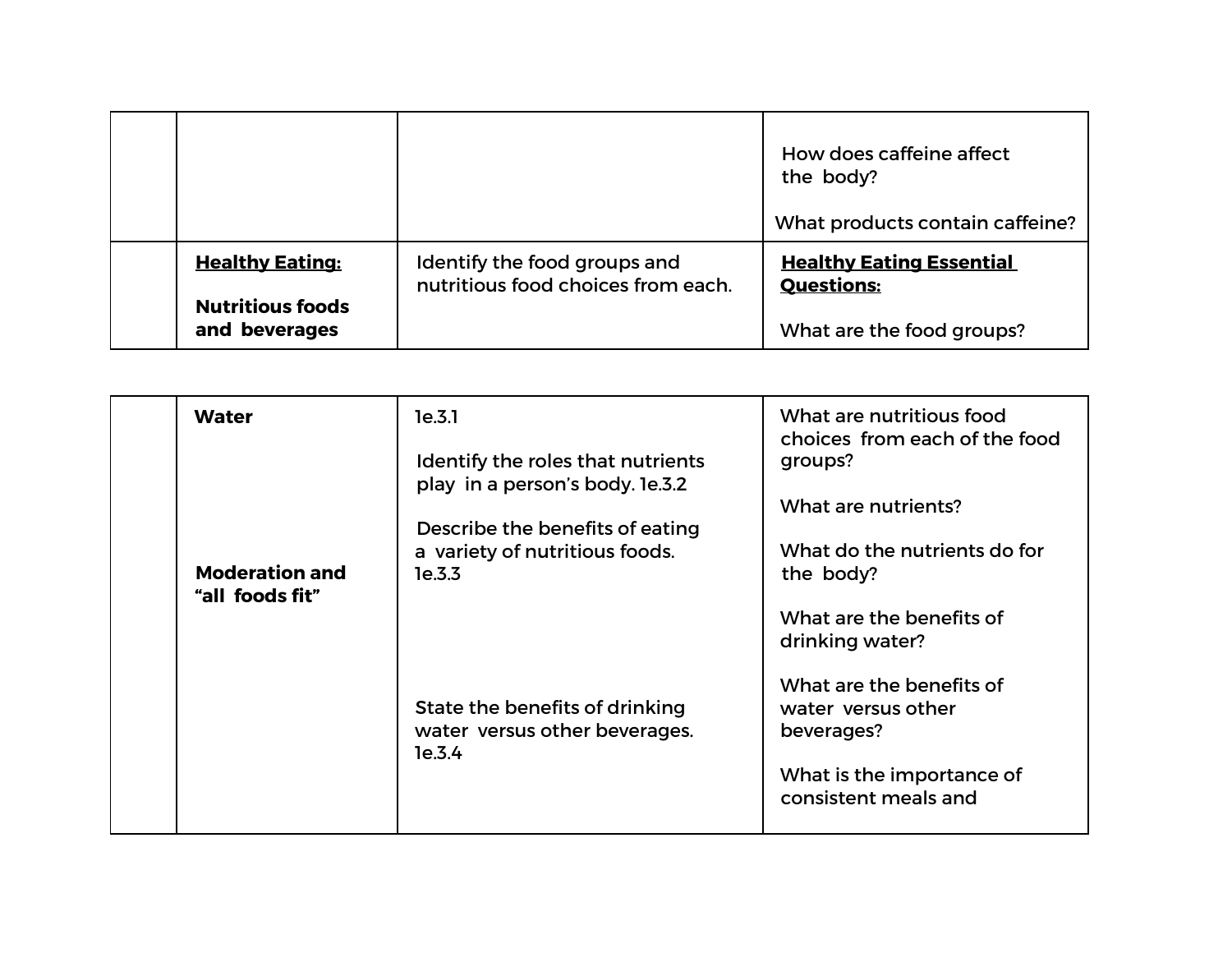| <b>1e.3.5</b>              | Describe nutritious eating<br>patterns and the importance of<br>consistent meals and snacks.<br>Explain the benefits of eating in<br>moderation and in line with the<br>idea that "all foods fit." le.3.6 | snacks?<br>What are healthy examples<br>of meals and snacks?<br>What is the benefit of eating<br>in moderation?<br>How do various foods fit<br>into your life? |
|----------------------------|-----------------------------------------------------------------------------------------------------------------------------------------------------------------------------------------------------------|----------------------------------------------------------------------------------------------------------------------------------------------------------------|
| <b>Safety and Violence</b> |                                                                                                                                                                                                           | <b>Safety and Violence Prevention</b>                                                                                                                          |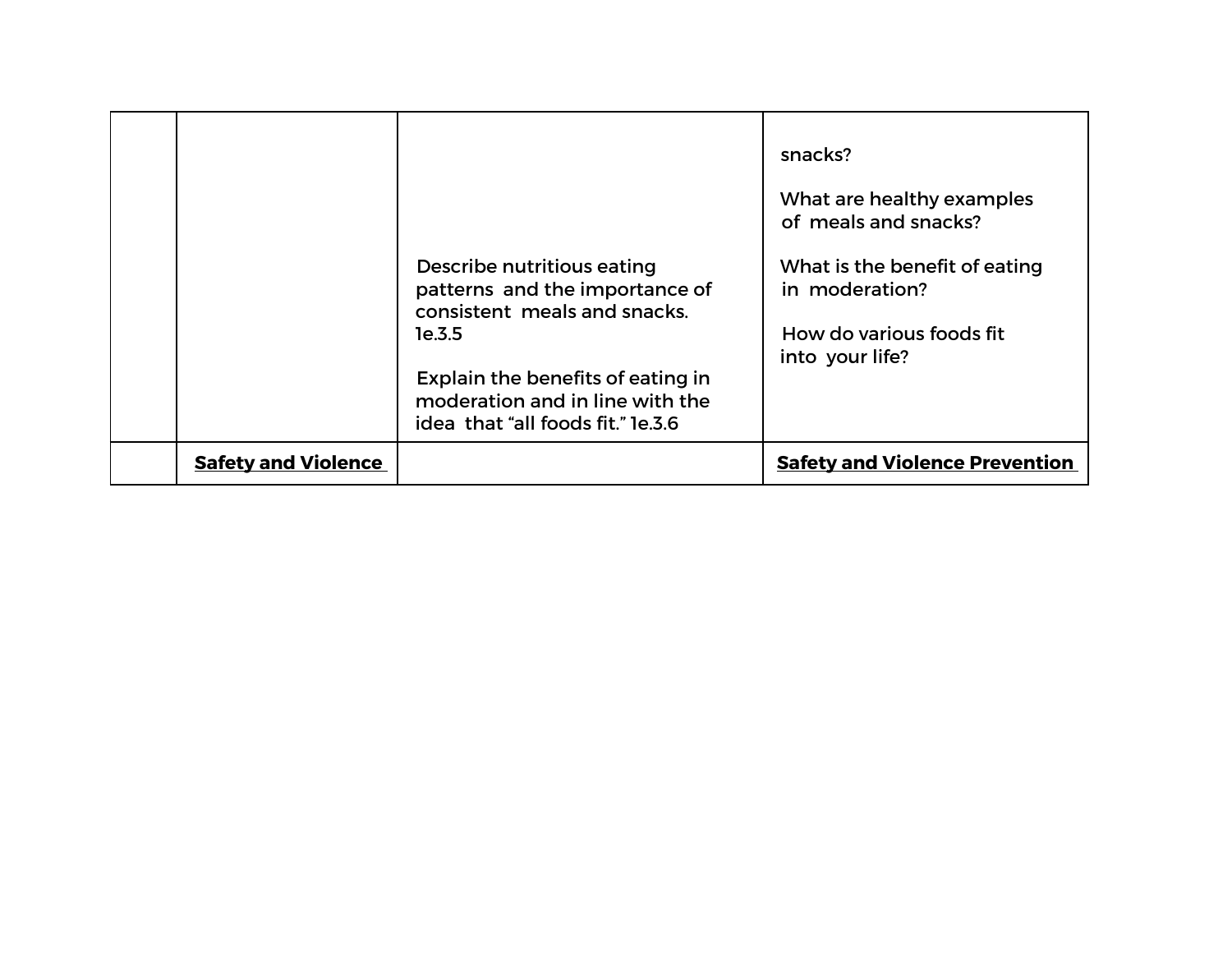| <b>Prevention:</b>         | Identify examples of dangerous        | <b>Unit Essential Questions:</b>                         |
|----------------------------|---------------------------------------|----------------------------------------------------------|
|                            | or risky behaviors that might         |                                                          |
| <b>Safety and Injuries</b> | lead to injuries. 1d.3.1              | What are examples of                                     |
|                            | Explain what to do if someone         | risky behaviors that could<br>lead to injuries?          |
|                            | is injured or suddenly ill. 1d.3.2    | What should you do if                                    |
|                            | List ways to prevent injuries at      | someone is injured?                                      |
|                            | home. 1d.3.3                          |                                                          |
|                            |                                       | What should you do to                                    |
|                            |                                       | help someone that is                                     |
| <b>Accessing</b>           |                                       | suddenly ill?                                            |
| trusted adults             | Explain the importance of sharing     |                                                          |
|                            | all information with parents,         |                                                          |
|                            | guardians, or trusted adults. 1d.3.4  | Why is it important to share<br>information with trusted |
|                            | Identify words and actions that       | adults?                                                  |
|                            | appropriately express affection or    |                                                          |
| <b>Technology Safety</b>   | other positive feelings toward        | Who are your trusted adults?                             |
|                            | trusted adults and other important    |                                                          |
|                            | people or people of authority. 1d.3.5 | How can you express affection                            |
|                            |                                       | or other positive feelings                               |
| <b>Boundaries and</b>      | Identify examples of safe uses        | toward trusted adults and                                |
| <b>Consent</b>             | of technology. 1d.3.6                 | other                                                    |
|                            |                                       | important people in your life?                           |
|                            |                                       |                                                          |
|                            | Explain age-appropriate               | How can you use                                          |
|                            | privacy. 1d.3.7                       | technology safely?                                       |
|                            |                                       |                                                          |
|                            |                                       | What does privacy mean?                                  |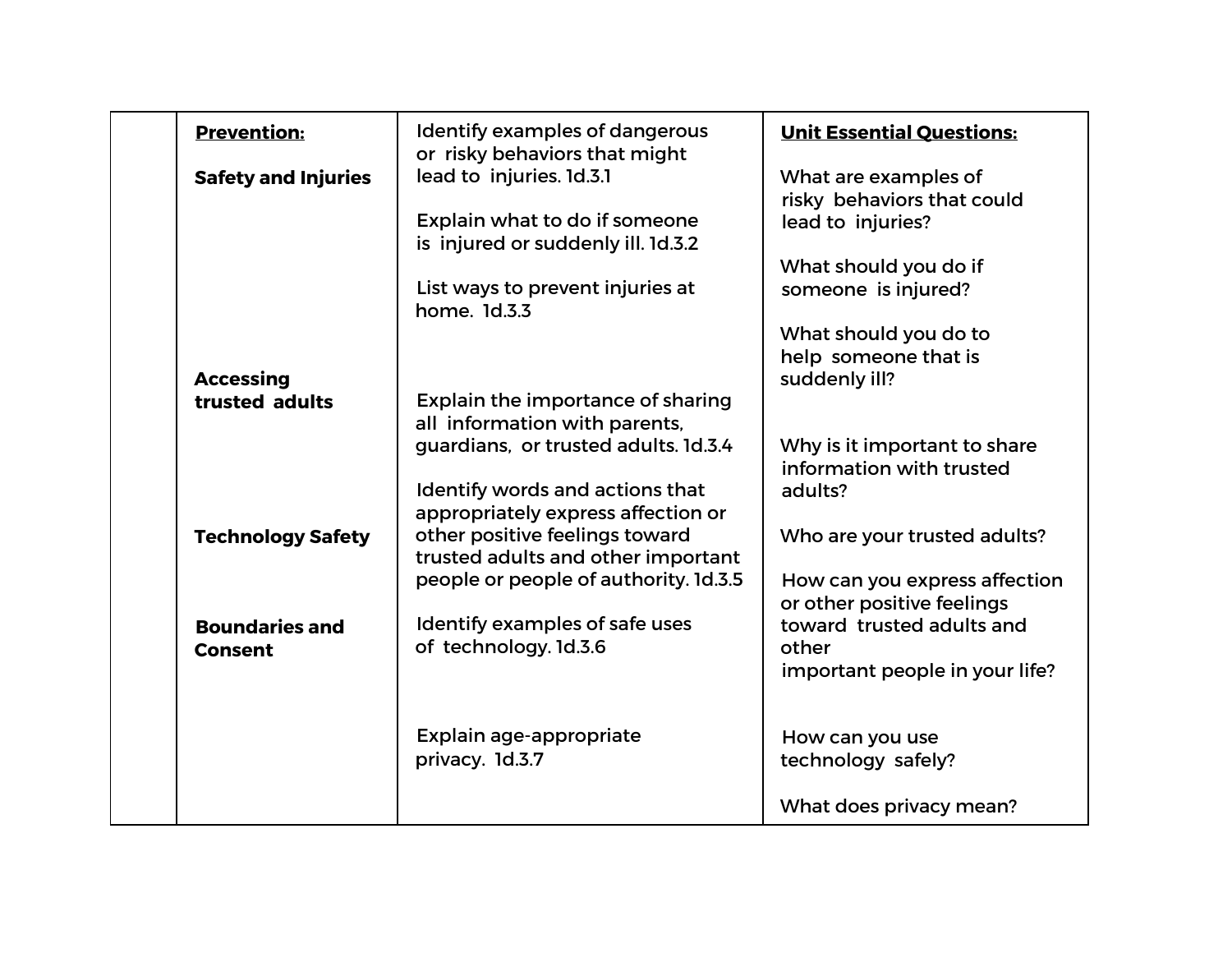|  | What is consent? |
|--|------------------|

| <b>Discrimination</b><br>and violence | Define consent as people of all<br>ages and abilities having the right<br>to tell others not to touch their<br>body when they do not want to<br>be touched. 1d.3.8<br>Demonstrate how to set and | How can you set and<br>respect healthy<br>boundaries?<br>What are your private<br>parts? What is prejudice? |
|---------------------------------------|--------------------------------------------------------------------------------------------------------------------------------------------------------------------------------------------------|-------------------------------------------------------------------------------------------------------------|
|                                       | respect healthy boundaries while<br>using technology and face-to-face.<br>1d.3.9                                                                                                                 | What is discrimination?                                                                                     |
|                                       | Identify parts of the body that                                                                                                                                                                  | What is bias?                                                                                               |
| Safety, abuse<br>and assault          | are private on self and others.<br>1d.3.10                                                                                                                                                       | How can you avoid fighting<br>and violence?                                                                 |
|                                       |                                                                                                                                                                                                  | What are some strategies to<br>use when around strangers?                                                   |
|                                       | Identify prejudice,<br>discrimination, and bias. 1d.3.11                                                                                                                                         | How can people in authority<br>help or harm you?                                                            |
|                                       | <b>Explain strategies to avoid</b>                                                                                                                                                               | What is grooming?                                                                                           |
| <b>Bystander</b>                      | physical fighting and violence.<br>1d.3.12                                                                                                                                                       | What are harassment.<br>abuse, assault, and<br>exploitation?                                                |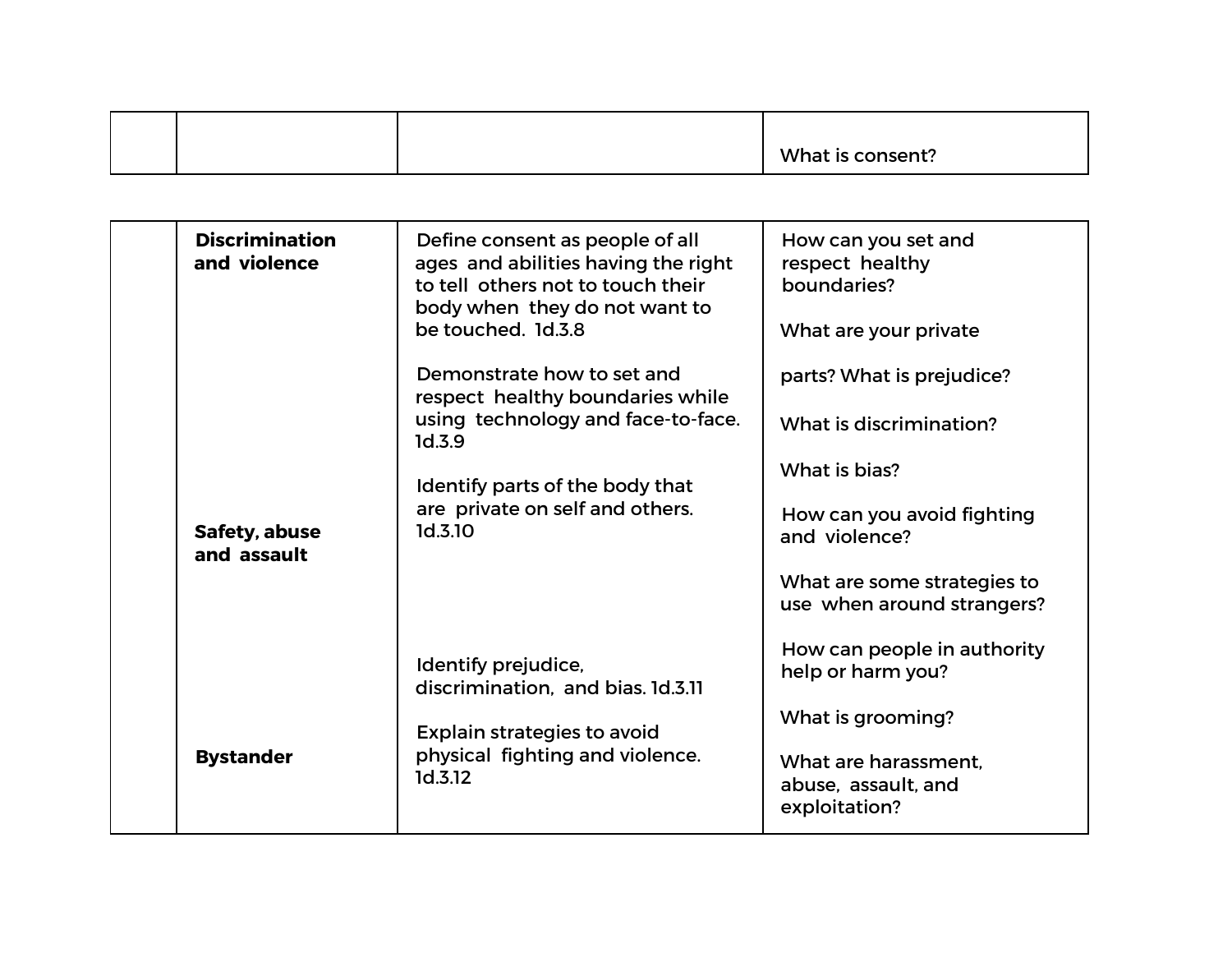| Describe strategies to follow when<br>approached by a stranger in a<br>variety of situations. 1d.3.13 | How can you be a<br>positive bystander?<br>Understand that it is never<br>your fault if you are made to<br>feel unsafe. |
|-------------------------------------------------------------------------------------------------------|-------------------------------------------------------------------------------------------------------------------------|
| Explain how familiar people or                                                                        |                                                                                                                         |

| intervention and<br>compassion for<br>victims | people in authority can help or<br>harm children. 1d.3.14<br>Identify behaviors that<br>constitute sexual<br>mistreatment, grooming,<br>harassment, abuse, assault, and<br>exploitation. 1d.3.15                                                                     |  |
|-----------------------------------------------|----------------------------------------------------------------------------------------------------------------------------------------------------------------------------------------------------------------------------------------------------------------------|--|
|                                               | Demonstrate how a positive<br>bystander is able to access help<br>from a police officer, teacher,<br>nurse, school counselor, parent,<br>guardian, or another trusted adult<br>to help a friend who is feeling<br>unsafe, uncomfortable, or<br>disrespected. 1d.3.16 |  |
|                                               | Explain that it is never a person's                                                                                                                                                                                                                                  |  |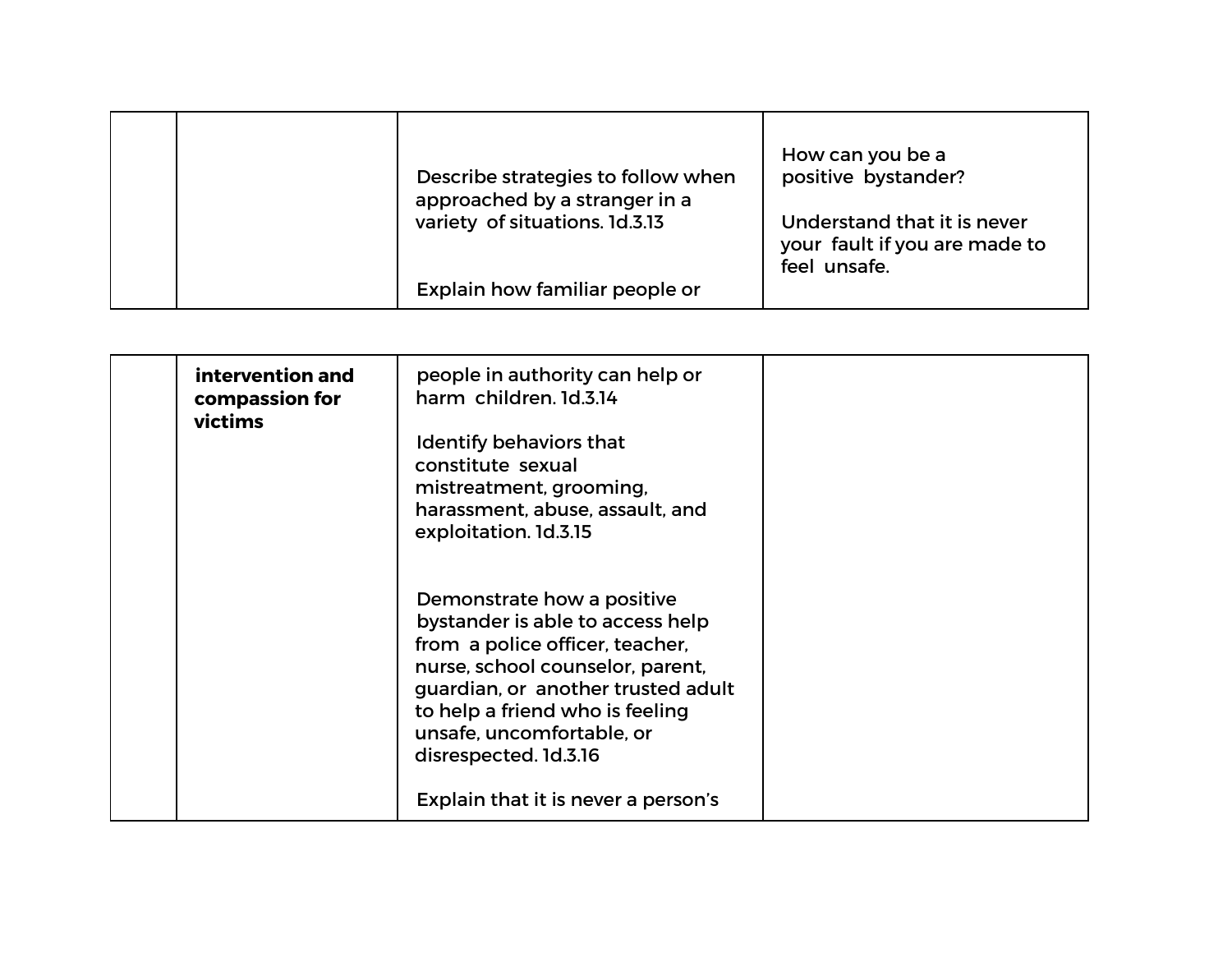|                                                       | fault if someone causes them to<br>feel unsafe. 1d.3.17                                                                                  |                                                                                 |
|-------------------------------------------------------|------------------------------------------------------------------------------------------------------------------------------------------|---------------------------------------------------------------------------------|
| <b>Family Life and</b><br><b>Human Sexuality</b>      | Define consent as people of all<br>ages and abilities having the right<br>to tell others not to touch their                              | <b>Family life and Human</b><br><b>Sexuality Essential Questions:</b>           |
| <b>Healthy</b><br><b>Relationships</b><br>and Consent | body when they do not want to be<br>touched. Ic.3.1 Demonstrate ways<br>to treat people of all gender<br>identities and expressions with | What is consent and how does<br>it apply to your life?<br>How can you treat all |
| <b>Gender identity</b><br>and expression              | dignity and respect. 1c.3.2                                                                                                              | people with dignity and<br>respect?                                             |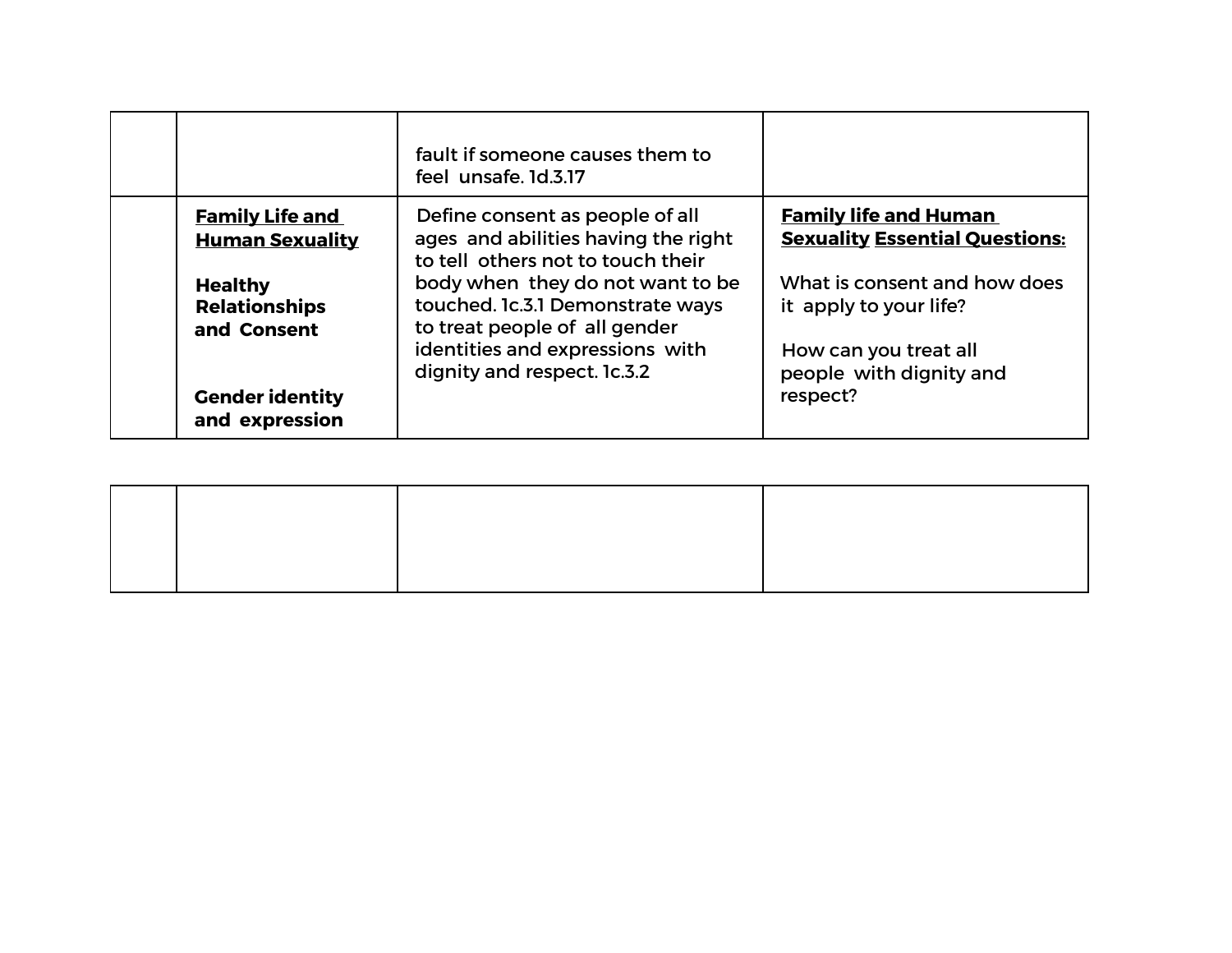| <b>Human Body</b>   | Identify the function and parts of<br>the skeletal system.    | What is the function of<br>the skeletal system?    |
|---------------------|---------------------------------------------------------------|----------------------------------------------------|
| <b>Body Systems</b> | Identify the function and parts of<br>the circulatory system. | What are the parts of the<br>skeletal system?      |
|                     | Identify the function and parts of<br>the digestive system.   | What is the function of<br>the circulatory system? |
|                     | Identify the function and parts of<br>the digestive system.   | What are the parts of the<br>circulatory system?   |
|                     | Identify the function and parts of<br>the muscular system.    | What is the function of<br>the digestive system?   |
|                     | Identify the function and parts of<br>the respiratory system. | What are the parts of the<br>digestive system?     |
|                     |                                                               | What is the function of<br>the muscular system?    |
|                     |                                                               | What are the parts of the<br>muscular system?      |
|                     |                                                               | What is the function of<br>the respiratory system? |